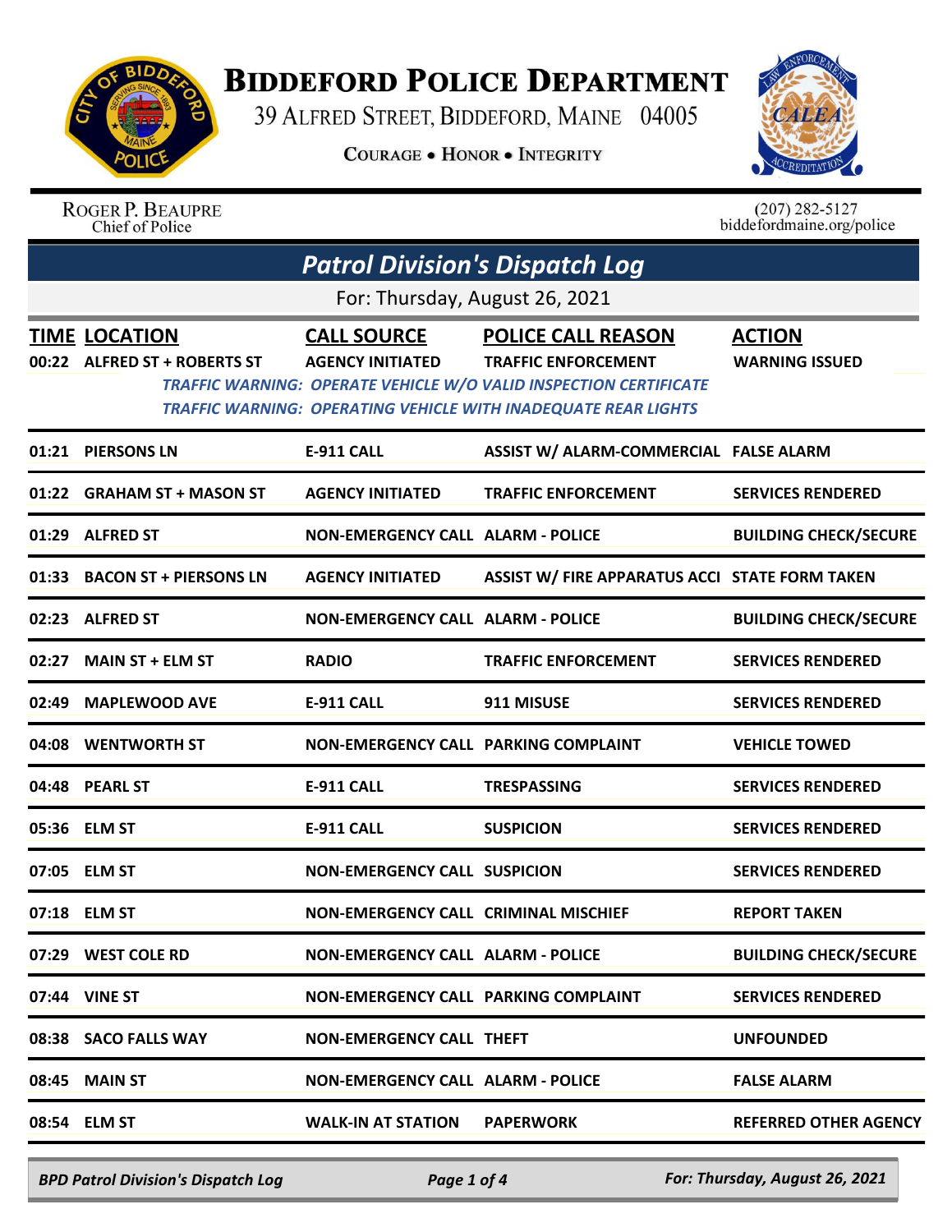| <b>TIME LOCATION</b><br>09:00 HILL ST            | <b>CALL SOURCE</b>                                                                                                                         | <b>POLICE CALL REASON</b><br>NON-EMERGENCY CALL COMMUNITY ENGAGEMENT                                   | <b>ACTION</b><br><b>SERVICES RENDERED</b> |
|--------------------------------------------------|--------------------------------------------------------------------------------------------------------------------------------------------|--------------------------------------------------------------------------------------------------------|-------------------------------------------|
| 09:09 BACON ST                                   | <b>AGENCY INITIATED</b>                                                                                                                    | <b>COMMUNITY ENGAGEMENT</b>                                                                            | <b>SERVICES RENDERED</b>                  |
| 09:11 ALFRED ST                                  | NON-EMERGENCY CALL DISTURBANCE / NOISE                                                                                                     |                                                                                                        | <b>GONE ON ARRIVAL</b>                    |
| 09:13 JEFFERSON ST                               | <b>AGENCY INITIATED</b>                                                                                                                    | <b>COMMUNITY ENGAGEMENT</b>                                                                            | <b>SERVICES RENDERED</b>                  |
| 09:13 ALFRED ST                                  | <b>AGENCY INITIATED</b>                                                                                                                    | <b>COMMUNITY ENGAGEMENT</b>                                                                            | <b>SERVICES RENDERED</b>                  |
| 10:19 SOUTH ST + MT PLEASANT ST AGENCY INITIATED | <b>TRAFFIC WARNING: SPEEDING 10-14 MPH OVER LIMIT</b>                                                                                      | <b>TRAFFIC ENFORCEMENT</b><br><b>TRAFFIC WARNING: OPERATE VEHICLE W/O VALID INSPECTION CERTIFICATE</b> | <b>WARNING ISSUED</b>                     |
| 10:19 POOL ST + KYLE LN                          | <b>RADIO</b>                                                                                                                               | <b>DISABLED VEHICLE</b>                                                                                | <b>SERVICES RENDERED</b>                  |
| 10:22 TAYLOR ST                                  | <b>NON-EMERGENCY CALL CHECK WELFARE</b>                                                                                                    |                                                                                                        | <b>SERVICES RENDERED</b>                  |
| 10:42 CENTER ST                                  |                                                                                                                                            | <b>NON-EMERGENCY CALL MENTAL ILLNESS CASES</b>                                                         | <b>SERVICES RENDERED</b>                  |
| 11:05 ALFRED ST                                  | <b>AGENCY INITIATED</b>                                                                                                                    | <b>ASSIST OTHER AGENCY</b>                                                                             | <b>SERVICES RENDERED</b>                  |
| 11:21 ALFRED ST                                  | <b>NON-EMERGENCY CALL CRIMINAL MISCHIEF</b>                                                                                                |                                                                                                        | <b>REPORT TAKEN</b>                       |
| 11:59 MAY ST                                     | NON-EMERGENCY CALL CRIMINAL MISCHIEF                                                                                                       |                                                                                                        | <b>REPORT TAKEN</b>                       |
| 12:00 BIDDEFORD GATEWAY CTR                      | NON-EMERGENCY CALL TRESPASSING                                                                                                             |                                                                                                        | <b>SERVICES RENDERED</b>                  |
| 12:03 HILL ST                                    | <b>AGENCY INITIATED</b><br><b>TRAFFIC WARNING: IMPROPER REGISTRATION OF VEHICLE</b><br><b>TRAFFIC WARNING: SPEEDING 1-9 MPH OVER LIMIT</b> | <b>TRAFFIC ENFORCEMENT</b><br>TRAFFIC WARNING: OPERATE VEHICLE W/O VALID INSPECTION CERTIFICATE        | <b>WARNING ISSUED</b>                     |
| 12:03 MEDICAL CENTER DR                          | <b>NON-EMERGENCY CALL ASSIST CITIZEN</b>                                                                                                   |                                                                                                        | <b>SERVICES RENDERED</b>                  |
| 13:12 SPRUCE ST                                  | <b>AGENCY INITIATED</b>                                                                                                                    | <b>OUT FOR FOLLOW UP</b>                                                                               | <b>SERVICES RENDERED</b>                  |
| 13:24 MAIN ST                                    |                                                                                                                                            | NON-EMERGENCY CALL VEHICLE CRASH - POLICE ONLY                                                         | <b>SERVICES RENDERED</b>                  |
| 13:37 HILL ST                                    | <b>WALK-IN AT STATION</b>                                                                                                                  | <b>DOMESTIC COMPLAINTS</b>                                                                             | <b>SERVICES RENDERED</b>                  |
| <b>14:05 PIKE ST</b>                             | <b>E-911 CALL</b>                                                                                                                          | ASSIST W/ MEDICAL   ECHO LEVEL TRANSPORT TO HOSPITAL                                                   |                                           |
| 14:10 FOSS ST                                    | <b>AGENCY INITIATED</b>                                                                                                                    | <b>SEX OFFENDER REGISTRATION</b>                                                                       | <b>REPORT TAKEN</b>                       |
| 14:15 ALFRED ST + BARRA RD                       |                                                                                                                                            | NON-EMERGENCY CALL VEHICLE CRASH - POLICE ONLY                                                         | <b>STATE FORM TAKEN</b>                   |
| 15:08 GOOCH ST                                   | <b>NON-EMERGENCY CALL ALARM - POLICE</b>                                                                                                   |                                                                                                        | <b>FALSE ALARM</b>                        |
| 15:18 OAK ST                                     | <b>E-911 CALL</b>                                                                                                                          | <b>ASSIST W/ MEDICAL</b>                                                                               | <b>NO TRANSPORT</b>                       |

*BPD Patrol Division's Dispatch Log Page 2 of 4 For: Thursday, August 26, 2021*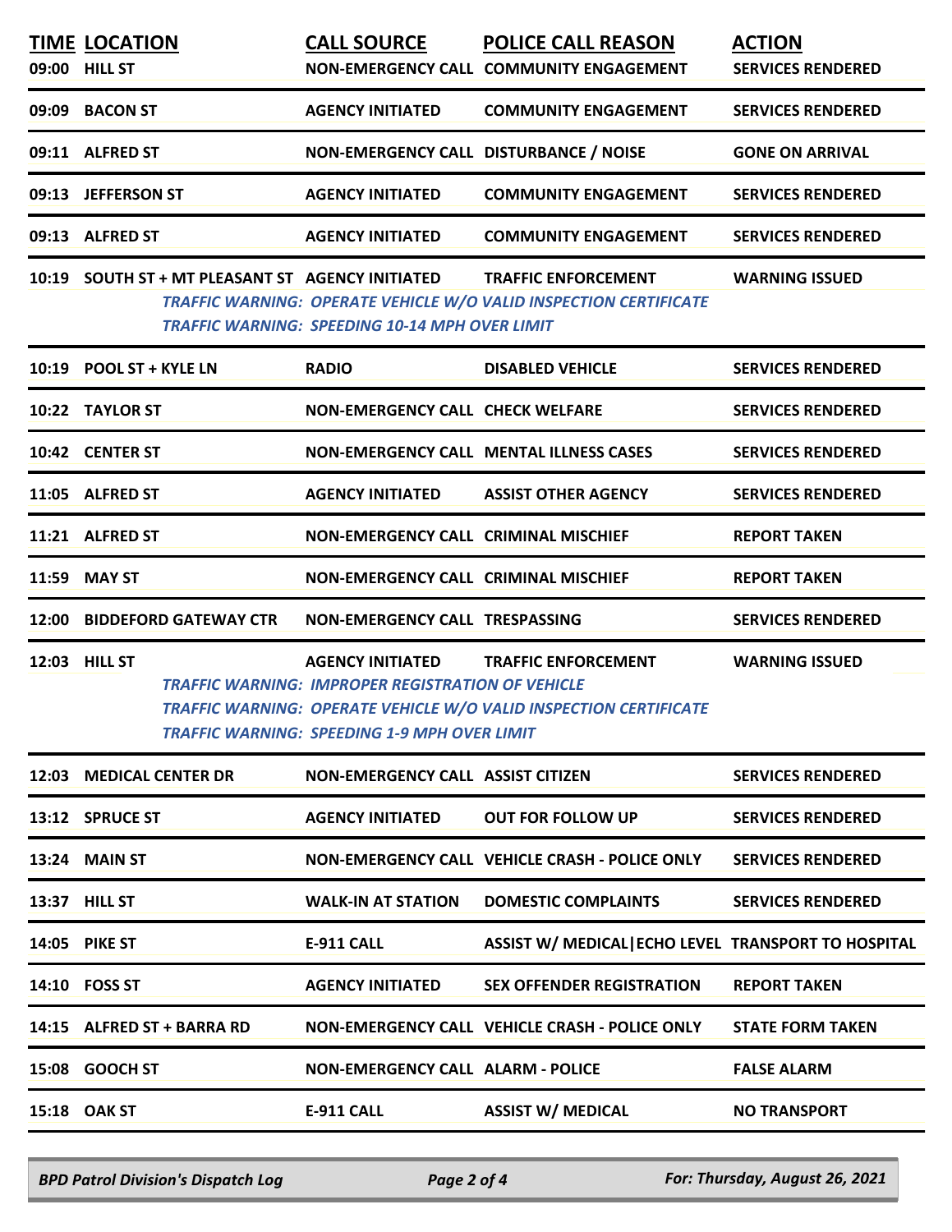| <b>TIME LOCATION</b><br>15:18 ALFRED ST                                                                                                                                                                                                                                                                                                        | <b>CALL SOURCE</b><br><b>E-911 CALL</b>                                                | <b>POLICE CALL REASON</b><br><b>ASSIST W/ MEDICAL</b>                                                                                                                                                                               | <b>ACTION</b><br><b>TRANSPORT TO HOSPITAL</b> |  |  |
|------------------------------------------------------------------------------------------------------------------------------------------------------------------------------------------------------------------------------------------------------------------------------------------------------------------------------------------------|----------------------------------------------------------------------------------------|-------------------------------------------------------------------------------------------------------------------------------------------------------------------------------------------------------------------------------------|-----------------------------------------------|--|--|
| 15:24 WINDSOR LN                                                                                                                                                                                                                                                                                                                               | NON-EMERGENCY CALL PARKING COMPLAINT                                                   |                                                                                                                                                                                                                                     | <b>SERVICES RENDERED</b>                      |  |  |
| 15:34 WEST ST                                                                                                                                                                                                                                                                                                                                  |                                                                                        | AGENCY INITIATED ASSIST W/ VEHICLE CRASH - FIRE SUMMONS ISSUED<br>DEFENDANT: JEFFREY C ORNE  AGE: 33  RESIDENT OF: BIDDEFORD, ME                                                                                                    |                                               |  |  |
| <b>CHARGE: VIOLATING CONDITION OF RELEASE</b><br><b>CHARGE: DRIVING TO ENDANGER</b>                                                                                                                                                                                                                                                            | <b>CHARGE: OPERATING WHILE LICENSE SUSPENDED OR REVOKED</b>                            | <b>TRAFFIC CITATION: FAILING TO PRODUCE EVIDENCE OF VEHICLE INSURANCE</b><br><b>TRAFFIC CITATION: FAILING TO PRODUCE EVIDENCE OF VEHICLE INSURANCE</b><br><b>TRAFFIC CITATION: FAILING TO PRODUCE EVIDENCE OF VEHICLE INSURANCE</b> |                                               |  |  |
| 15:36 ALFRED ST + LAMBERT ST                                                                                                                                                                                                                                                                                                                   | <b>AGENCY INITIATED</b>                                                                | <b>ANIMAL COMPLAINT</b>                                                                                                                                                                                                             | <b>SERVICES RENDERED</b>                      |  |  |
| <b>16:03 MARINER WAY</b>                                                                                                                                                                                                                                                                                                                       | <b>AGENCY INITIATED</b>                                                                | <b>THEFT</b>                                                                                                                                                                                                                        | <b>REPORT TAKEN</b>                           |  |  |
| 16:20 POOL ST                                                                                                                                                                                                                                                                                                                                  | <b>NON-EMERGENCY CALL BOLO</b>                                                         |                                                                                                                                                                                                                                     | <b>SERVICES RENDERED</b>                      |  |  |
| 16:23 ELM ST<br><b>CHARGE: FAILURE TO REGISTER VEHICLE</b>                                                                                                                                                                                                                                                                                     | <b>AGENCY INITIATED</b>                                                                | <b>TRAFFIC ENFORCEMENT</b><br>DEFENDANT: MOHAMED SAMI ALGHANIM  AGE: 42  RESIDENT OF: ARUNDEL, ME                                                                                                                                   | <b>SUMMONS ISSUED</b>                         |  |  |
| 16:49 HORRIGAN CT                                                                                                                                                                                                                                                                                                                              | <b>AGENCY INITIATED</b>                                                                | <b>OUT FOR FOLLOW UP</b>                                                                                                                                                                                                            | <b>SERVICES RENDERED</b>                      |  |  |
| 16:56 ALFRED ST                                                                                                                                                                                                                                                                                                                                | <b>AGENCY INITIATED</b>                                                                | <b>OUT FOR FOLLOW UP</b>                                                                                                                                                                                                            | <b>SERVICES RENDERED</b>                      |  |  |
| 17:46 LAMBERT ST                                                                                                                                                                                                                                                                                                                               | <b>NON-EMERGENCY CALL DRUG</b>                                                         |                                                                                                                                                                                                                                     | <b>SERVICES RENDERED</b>                      |  |  |
| 18:07 MAIN ST                                                                                                                                                                                                                                                                                                                                  | <b>E-911 CALL</b>                                                                      | <b>TRESPASSING</b>                                                                                                                                                                                                                  | <b>WARNING ISSUED</b>                         |  |  |
| 19:05 ELM ST + WEST ST                                                                                                                                                                                                                                                                                                                         | <b>AGENCY INITIATED</b>                                                                | <b>DISABLED VEHICLE</b>                                                                                                                                                                                                             | <b>SERVICES RENDERED</b>                      |  |  |
| <b>19:13 MAIN ST</b>                                                                                                                                                                                                                                                                                                                           | <b>WALK-IN AT STATION</b>                                                              | <b>ARTICLES LOST/FOUND</b>                                                                                                                                                                                                          | <b>REPORT TAKEN</b>                           |  |  |
| 19:50 ALFRED ST + DENTAL AVE                                                                                                                                                                                                                                                                                                                   | <b>AGENCY INITIATED</b>                                                                | <b>TRAFFIC ENFORCEMENT</b><br><b>TRAFFIC WARNING: OPERATING WITHOUT HEADLIGHTS AFTER DARK</b>                                                                                                                                       | <b>WARNING ISSUED</b>                         |  |  |
| 19:56 PROSPECT ST                                                                                                                                                                                                                                                                                                                              | <b>NON-EMERGENCY CALL DRUG</b><br><b>CHARGE: UNLAWFUL POSSESSION OF SCHEDULED DRUG</b> | DEFENDANT: TANNER LIAM WILKES  AGE: 22  RESIDENT OF: BIDDEFORD, ME                                                                                                                                                                  | <b>SUMMONS ISSUED</b>                         |  |  |
| NON-EMERGENCY CALL OPERATING UNDER INFLUENCE<br><b>ARREST(S) MADE</b><br>20:12 PROSPECT ST<br>DEFENDANT: CHRISTOPHER A HARRIMAN  AGE: 35  RESIDENT OF: BIDDEFORD, ME<br><b>CHARGE: DISORDERLY CONDUCT, LOUD UNREASONABLE NOISE</b><br><b>CHARGE: OUI (ALCOHOL)</b><br><b>CHARGE: REFUSING TO SUBMIT TO ARREST OR DETENTION, PHYSICAL FORCE</b> |                                                                                        |                                                                                                                                                                                                                                     |                                               |  |  |